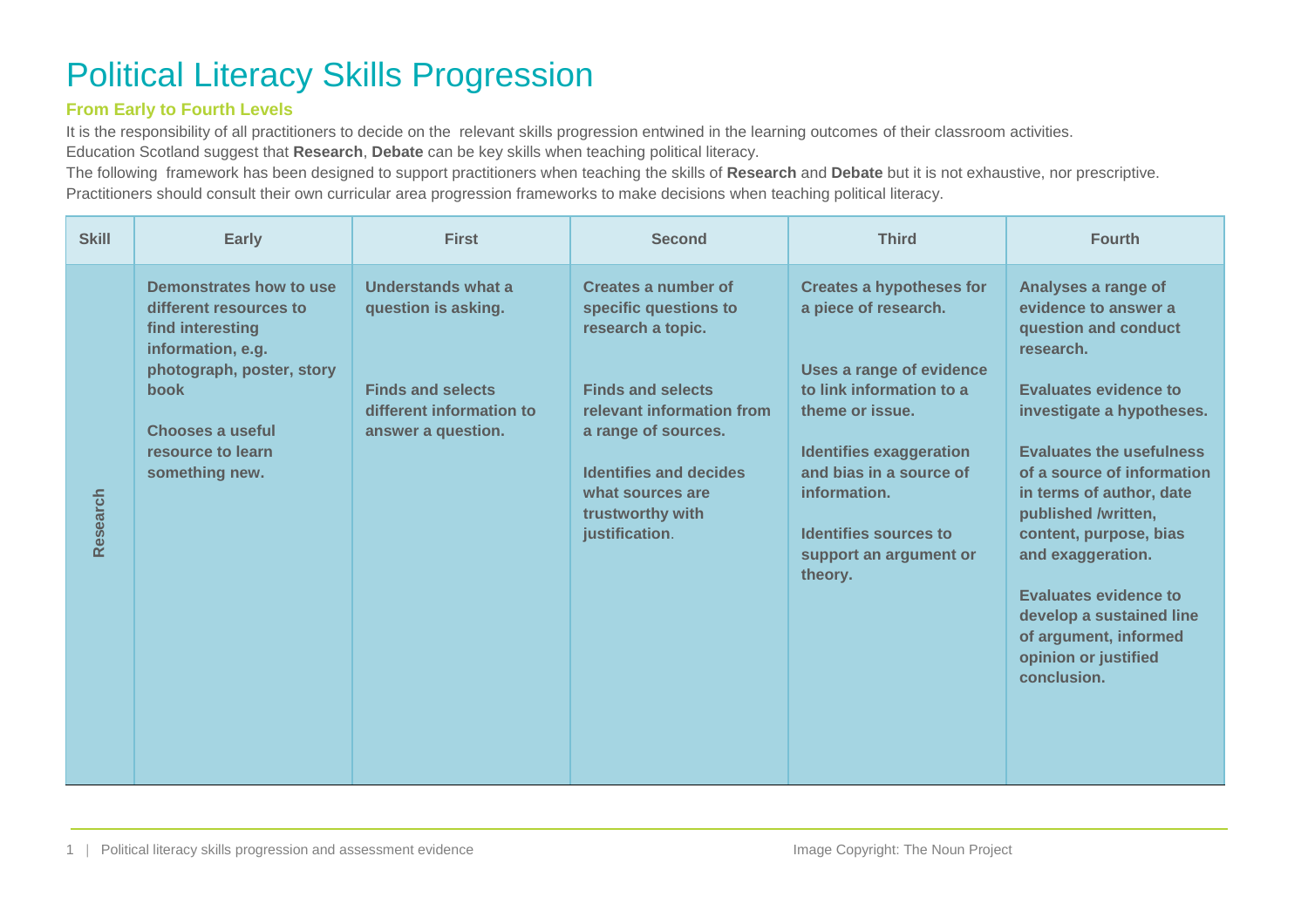| <b>Skill</b>  | Early                                                                                  | <b>First</b>                             | <b>Second</b>                                                                                                                                                                                                                                      | <b>Third</b>                                                                                                                                                                      | <b>Fourth</b>                                                                                                              |
|---------------|----------------------------------------------------------------------------------------|------------------------------------------|----------------------------------------------------------------------------------------------------------------------------------------------------------------------------------------------------------------------------------------------------|-----------------------------------------------------------------------------------------------------------------------------------------------------------------------------------|----------------------------------------------------------------------------------------------------------------------------|
| Research      |                                                                                        |                                          | Skims and scans text to select and record information from a source to take notes<br>under headings.<br>Paraphrases information to make notes under headings.<br>Summarises the main points of research into own words in a concise piece of text. |                                                                                                                                                                                   |                                                                                                                            |
| <b>Debate</b> | Describes an event<br>Listens to the views of<br>others and responds with<br>own views | Develops an argument on<br>a local issue | Develops an argument<br>and supplies evidence for<br>a local issue.<br><b>Compares arguments on</b><br>a local issue.<br><b>Organises evidence for</b><br>an argument in a logical<br>manner.                                                      | Uses a range of evidence<br>to form an opinion.<br><b>Identifies and accepts</b><br>others' points of view<br><b>Focuses on argument</b><br>and purpose to engage<br>an audience. | Uses a range of evidence<br>to develop a sustained<br>line of argument and<br>persuade others on a<br>controversial issue. |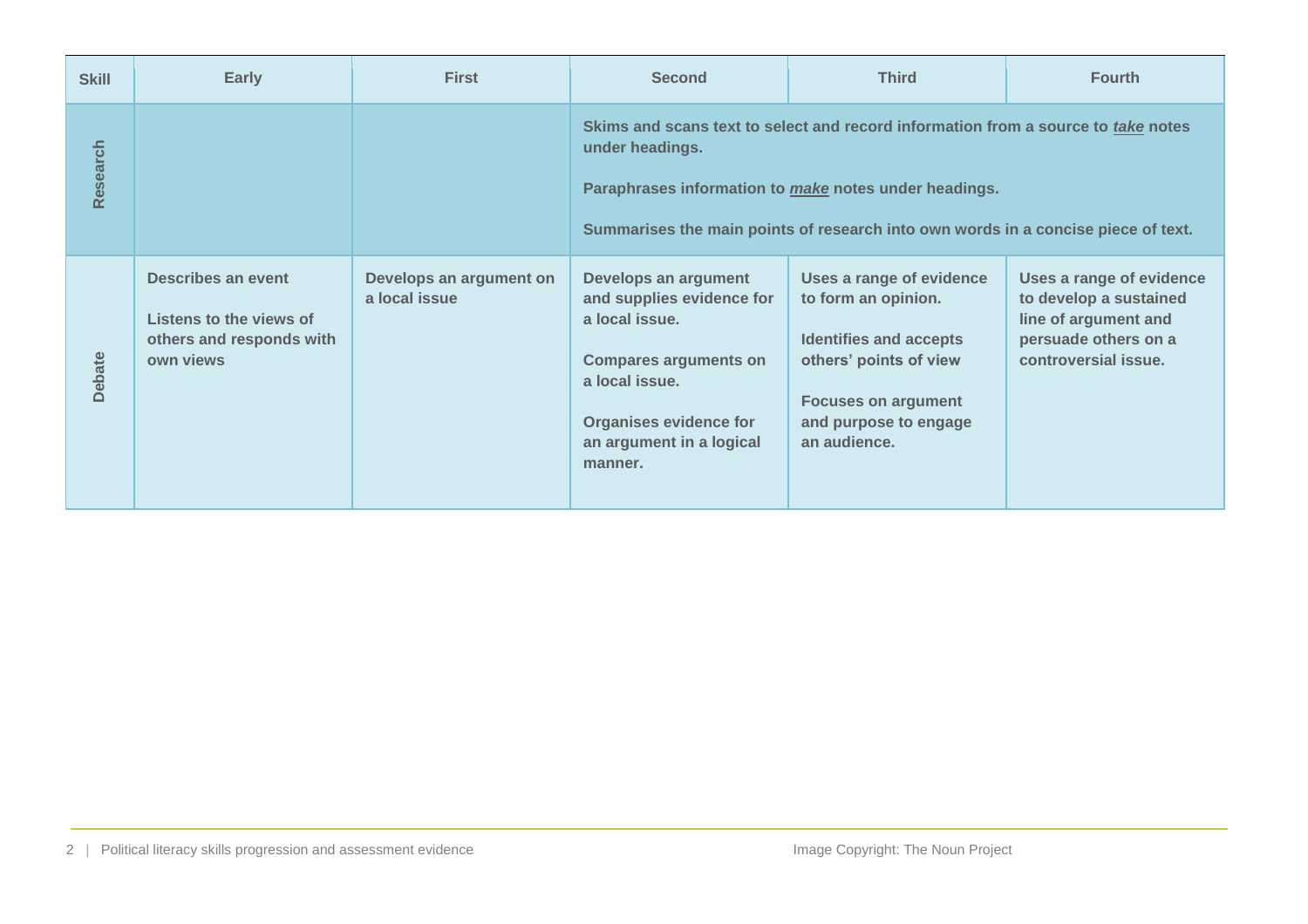## Political Literacy Assessment Evidence

**From Early to Fourth Levels**

| <b>Suggested</b><br>themes                                                                                                                                                               | <b>Make</b>                                                                                                                                                                                                                                                                                                                                                                                                                              | Say                                                                                                                                                                                                                                                                                                                                            | Write                                                                                                                                                                                                                                                                                                                         | Do                                                                                                                                                                                                                                                                                                                                                                                                                              |
|------------------------------------------------------------------------------------------------------------------------------------------------------------------------------------------|------------------------------------------------------------------------------------------------------------------------------------------------------------------------------------------------------------------------------------------------------------------------------------------------------------------------------------------------------------------------------------------------------------------------------------------|------------------------------------------------------------------------------------------------------------------------------------------------------------------------------------------------------------------------------------------------------------------------------------------------------------------------------------------------|-------------------------------------------------------------------------------------------------------------------------------------------------------------------------------------------------------------------------------------------------------------------------------------------------------------------------------|---------------------------------------------------------------------------------------------------------------------------------------------------------------------------------------------------------------------------------------------------------------------------------------------------------------------------------------------------------------------------------------------------------------------------------|
| <b>Rights</b><br><b>Local and</b><br><b>Global</b><br><b>Citizenship</b><br>Cooperation<br>and conflict<br>Fairness,<br><b>Justice and</b><br><b>Rule of Law</b><br><b>Participation</b> | DVDs/Films/animations/radio<br>programmes and podcasts about<br>social issues, local people and<br>community<br>Creating campaign materials and<br>displays/viral ads or campaigns for<br>social media<br>Collecting, editing and presenting<br>news material for mock publications<br>or broadcasts<br>TV /poster adverts<br><b>Publicity flyers</b><br>Information factsheets<br>Academic posters<br><b>Audio-Visual presentations</b> | Answering questions and<br>giving ideas during story<br>sessions<br>Asking questions about<br><i>issues</i><br>Offering explanations for<br>ideas<br>Building on the ideas of<br>others<br>Use of effective<br>questioning /higher order<br>skills<br>Presenting to an audience<br>Delivering speeches and<br>talks<br>Creating campaign songs | Campaign posters (with<br>key message)<br>Captions for photos<br>Story beginnings/endings<br><b>Evaluations/Peer</b><br>Evaluations - 'I like this<br>because' 'I don't like this<br>because'<br>Lists giving tips or advice<br>Letters/emails to<br>Postcards tofrom<br>Reflective journal entries<br><b>Protest banners</b> | Any actions that convey<br>participation e.g. litter pick;<br>garden tidy; class/group<br>rep; Fair Trade/shoe box<br>appeals/school committee<br>etc.<br>Local and global action<br>campaigns<br>Planning and running<br>information or enterprise<br>days/fairs/<br>Designing and making<br>advertising materials<br><b>Supporting local</b><br>organisations<br><b>Volunteering for charities</b><br>and other organisations |

3 | Political literacy skills progression and assessment evidence Image Copyright: The Noun Project